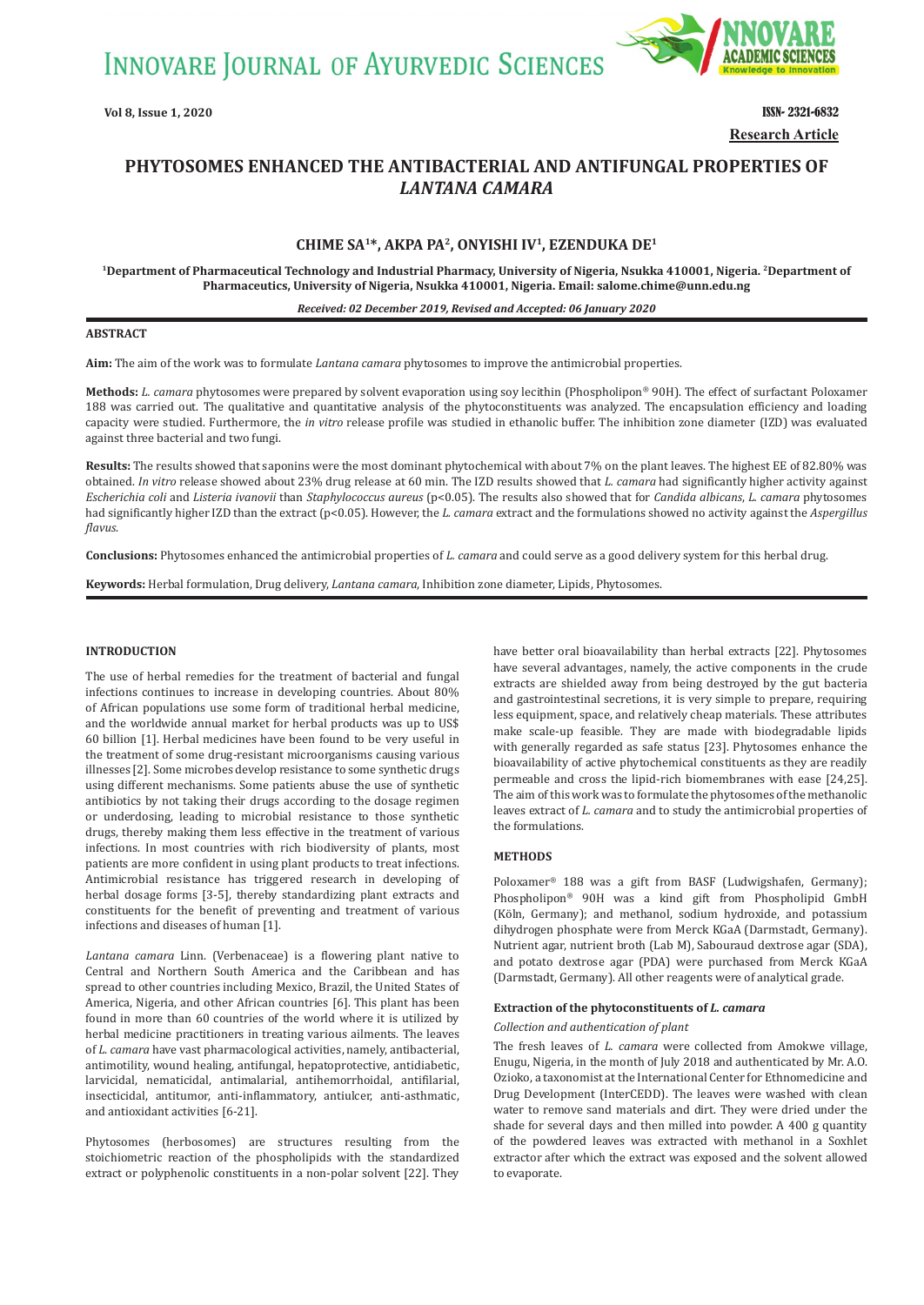### **Phytochemical analysis and quantification**

Qualitative and quantitative phytochemical analysis was evaluated using standard procedures earlier reported. The presence and the quantity of the following phytochemicals were analyzed, namely, alkaloids, flavonoid, phenol, saponin, tannin, and glycoside using standard methods [26].

### **Preparation of phytosome complexes**

A digital magnetic stirrer hot plate 3810001 (IKA® RCT Basic, Germany) maintained at  $32 \pm 1$ °C was employed. The appropriate quantities of the materials were weighed; details are shown in Table 1. The extract and Phospholipon® 90H were separately dissolved in 10 ml of methanol using a beaker placed on the magnetic stirrer. The lipid phase and the extract were then mixed with agitation from the stirrer until homogeneous. Batch E was prepared with a surfactant Poloxamer® 188. The solvent was allowed to evaporate completely after which the phytosomes were stored appropriately.

# **Encapsulation efficiency and loading capacity**

A 2 ml quantity of the phytosomes suspension was centrifuged at 10,000 rpm for 90 min at room temperature using a Vivaspin microcentrator (Vivascience, Hanover, Germany). The supernatant was diluted with methanol, filtered with a filter paper (Whatman no. 1) and their absorbance readings were recorded at a predetermined wavelength of 246 nm using spectrophotometer 2102 PC UV/Vis (UNICO, USA). The actual content of the extract was calculated with reference to Beer–Lambert's law and the EE was determined using Equation 1:

Total extract concentration –  
\n
$$
EE\% = \frac{\text{actual extract in supernatant}}{\text{Total extract co}} \times 100
$$
\n(1)

The LC was calculated as follows:

$$
LC = \frac{Amount of extract encapsulated}{Weight of lipid} \times 100
$$
 (2)

### *In vitro* **release**

The release was carried out in 500 ml of ethanolic buffer. A 100 mg quantity of the complexes was weighed and placed in a dialysis membrane MWCO 5000–8000 (Spectrum Labs, Brenda, The Netherlands) soaked for 24 h in the ethanolic buffer before use. The paddle was rotated at 150 rpm and at intervals, 5 ml was withdrawn from the medium followed by its replacement with another 5 ml to maintain sink condition; this was done for 1 h and repeated. The absorbance of the withdrawn sample was determined at a wavelength of 246 nm. The amount of extract released and percentage released was calculated using the equation adequately.

### **Fourier transform infrared analysis**

Compatibility studies were analyzed using Fourier transform infrared (FTIR) spectrum (Netzch, Germany) and were recorded for Batches A and E using Fourier transform infrared spectrophotometer.

### **Antimicrobial evaluation**

Exactly 100 mg of each sample was dissolved in 5 ml of sterile distilled water containing 10% dimethyl sulfoxide. This resulted in the stock concentration of 20 mg/ml. From the stock, further two-fold dilutions were made to 20, 10, 5, and 2.5 (mg/ml) of the extracts. Five test isolates were used to assay the antimicrobial activity of the extracts. The isolates included bacteria (2 g positive: *S. aureus, Listeria ivanovii* and 1 g negative: *Escherichia coli*) and two fungi (*Candida albicans* [yeast] and *Aspergillus flavus* [mold]). Two-week-old bacterial isolates were inoculated in nutrient broth tubes and incubated overnight. The resulting cell turbidity was adjusted to 0.5 McFarland standard and (equivalent to 0.5−1 × 108 cfu/ml) using normal saline. Freshly prepared *C. albicans* and *A. flavus* on SDA and PDA, respectively, were inoculated into test tubes containing nutrient broth and incubated for 48–72 h. The

cell suspensions were adjusted to 0.5 McFarland's standard (equivalent to 0.5–10° cfu/ml).

The standardized organisms were inoculated using sterile swab sticks and spread on the entire surface of already prepared Mueller-Hinton agar (38 g/l) on culture plates. Wells of 6 mm in diameter were bored into the agar plates using a sterile cork borer. Each concentration

| <b>Batch code</b> | Phospholipid:extract:Poloxamer |
|-------------------|--------------------------------|
| А                 | 1:1:0                          |
| B                 | 1:2:0                          |
|                   | 2:1:0                          |
|                   | 3:1:0                          |
| E                 | 1:1:1                          |

**Table 2: Results of phytochemical screening of a methanol extract of** *L. camara* **leaves**

| <b>Parameters</b> | Methanol extract of L. camara |
|-------------------|-------------------------------|
| Protein           | $^{++}$                       |
| Carbohydrate      | $++$                          |
| Fixed oil         | $\ddot{}$                     |
| Tannin            | $\ddot{}$                     |
| Glycoside         | $++$                          |
| Alkaloid          | $++$                          |

+: Little presence, ++: Moderately present, +++: Abundantly present.

*L. camara*: *Lantana camara* 

**Table 3: Results of phytochemical quantification of** *L. camara*  **leaves**

| S. No. | <b>Parameters</b> | Methanol extract of <i>L. camara</i> (%) |  |
|--------|-------------------|------------------------------------------|--|
|        | Saponin           | 7.00                                     |  |
| 2.     | Tannin            | 0.072                                    |  |
| 3.     | Flavonoids        | 3.00                                     |  |
| 4.     | Glycoside         | 0.68                                     |  |
| 5.     | Alkaloids         | 1.5                                      |  |
| 6.     | Terpenes          | 0.5                                      |  |

*L. camara*: *Lantana camara*



**Fig. 1: Fourier transform infrared of** *Lantana camara* **phytosomes (Batch A)**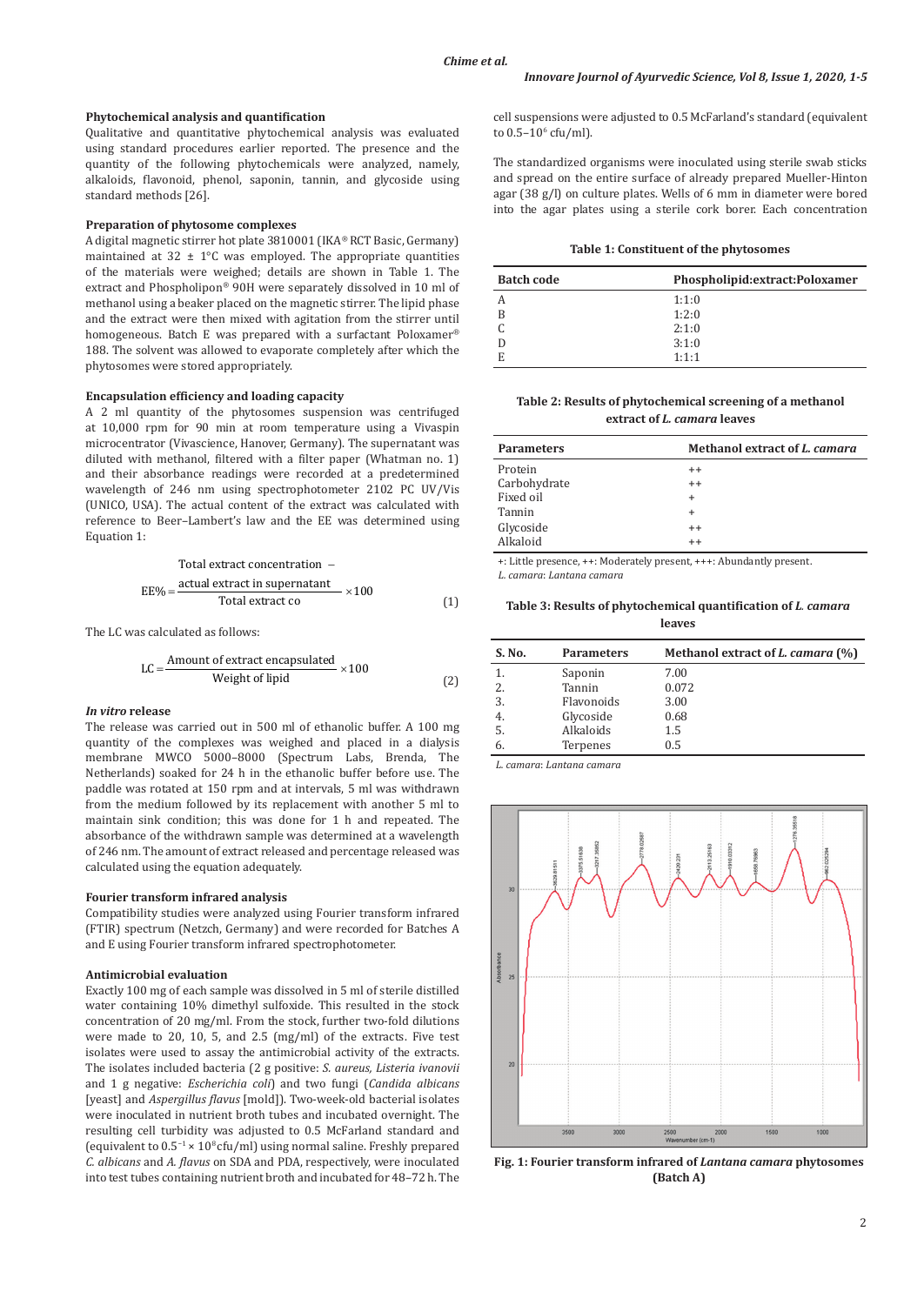of the already diluted samples was transferred into the wells in the volumes of 20 μL, while gentamicin 40 mg/L served as positive control

**Table 4: Encapsulation efficiency (EE%) and loading capacity**

| <b>Batch</b> |       | $TEC$ (mg) $AEC$ (mg) | EE $(% )$ | Loading capacity $(\% )$ |
|--------------|-------|-----------------------|-----------|--------------------------|
| А            | 40.00 | 33.12                 | 82.80     | 41.40                    |
| B            | 40.00 | 28.06                 | 70.15     | 46.77                    |
|              | 40.00 | 23.74                 | 59.35     | 19.78                    |
| D            | 40.00 | 24.93                 | 62.33     | 15.58                    |
| E            | 40.00 | 26.80                 | 67.00     | 22.33                    |

A-B: *L. camara* phytosomes; TEC: Total extract loaded, AEC: Actual extract entrapped, EE: Encapsulation efficiency



**Fig. 2: Fourier transform infrared of** *Lantana camara* **phytosomes (Batch E)**

for antibacterial. The plates were then incubated at 37°C for 16–18 h (bacteria) and 48–72 h (for fungi). The results were read by measuring the inhibition zone diameter (IZD in mm) across the wells.

# **RESULTS**

### **Phytochemical constituent**

The results of the phytochemical constituents of *L. camara* leaves extract are shown in Table 2 and showed that alkaloids, proteins, carbohydrates, and glycosides were moderately present, while the tannins and fixed oils were present in little amounts.

The antifungal activity of extracts could be explained by the presence of saponins, tannins, glycosides, and alkaloids. The mechanism of the action of alkaloids is based on their ability to bind proteins, thereby inhibiting cell protein synthesis.

#### **Phytochemical quantification**

The results of the phytochemical quantification of flavonoids, tannins, saponins, glycosides, terpenes, and alkaloids are represented in Table 3. Saponin exhibited the highest concentration of 7% followed by flavonoids (3%) and then alkaloid (1.5%). Tannins and terpenes were present in small quantity, as shown in Table 3.

Saponin is a major component of plant that acts as antibacterial secondary metabolite. The mode of action of its antibacterial effects may involve membranolytic effect and not just by altering the surface tension of the extracellular medium. Tannins have the ability to inactivate enzymes, prevent microbial adhesions and cell envelope transport proteins [27,28].

### **Encapsulation efficiency and loading capacity**

The results of the EE of *L. camara*-loaded phytosomes are shown in Table 4 and showed that Batch A having 1:1 ratio of the extract and Phospholipon had the highest EE of 83%. Increasing the extract concentration beyond this level significantly reduced the EE, as shown in Table 4 ( $p$ <0.05). Phytosomes containing surfactant (Batch E) also had low encapsulation efficiency of 67%. Hence, surfactant also significantly reduced the EE% of *L. camara.*



**Fig. 3:** *In vitro* **release profiles of** *Lantana camara* **phytosomes in ethanolic buffer. Batch A contained 1:1, B contains 1:2, C contained 2:1, D contained 3:1 of Phospholipon 90H:extract; Batch E was a replica of Batch A with added surfactant**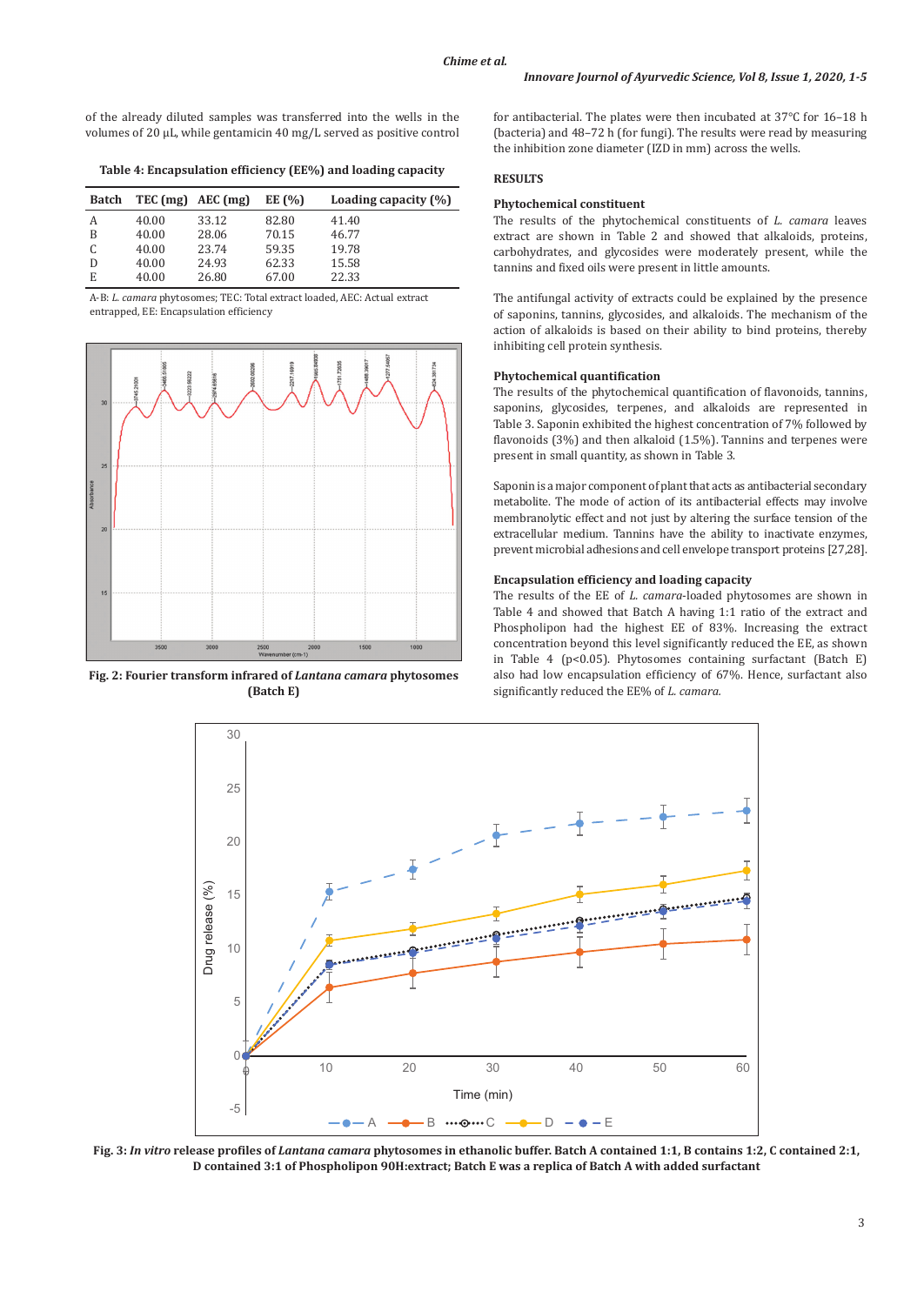

**Fig. 4: Antimicrobial properties of** *Lantana camara* **phytosomes**

The results of the LC are also shown in Table 4 and showed that LC increased with increase in extract concentration. Batch B having higher extract concentration exhibited the highest LC of 46%. The results are in agreement with the previous works [3,29].

### **FTIR**

The result of the FTIR of the phytosomes of *L. camara* is shown in Figs. 1 and 2, respectively. The results revealed that all the materials used in formulating the phytosomes were compatible with the extracts. At ranges 3500–4000, the broadening of the characteristic alcoholic (−OH) band for A signifies the presence of H-bonding. The broad nature is not in E due to the presence of Poloxamer which has a high hydrophilic/hydrophobic molar ratio. The Poloxamer breaks the hydrogen bond making the extract/phospholipid water soluble and increasing their miscibility. This compatibility would enhance the shelf life of the product and ensure the efficacy of the formulation.

### *In vitro* **release**

The results of the release profiles of *L. camara* phytosomes are shown in Fig. 3 and showed that Batch A had significantly higher release ( $p<0.05$ ) at time interval than other batches. Hence, addition of Poloxamer 188 did not enhance drug release here. At 60 min, batch formulated with phospholipid:extract 1:1 had 22.7% release of the extract, while Batch E containing phospholipid: extract:Poloxamer 188 (1:1:1) 14.5% release. The results showed that the formulations had good release profiles and also showed that the best combination for the preparation would be phospholipid: extract 1:1. No burst release was seen; hence, phytosomes had good stability and could protect loaded extracts as revealed by their release profiles.

# **Antimicrobial properties**

The results of the antimicrobial properties of *L. camara* phytosomes are shown in Fig. 4. The results showed that the *L. camara* phytosomes at 20 mg/ml concentration exhibited IZD of 30 mm for *E. coli*, the extract had IZD of 10 mm while gentamycin (40 mg/ml) had IZD of 23 mm. Hence, for *E. coli*, the *L. camara* phytosomes had significantly higher antibacterial properties than the extract and gentamicin at concentrations used (p<0.05). For *L. ivanovii*, *L. camara* phytosomes at 20 mg/ml showed IZD of 28 mm, the extract (Batch F) had 23 mm, while gentamicin had IZD of 20 mm. The results showed that *L. camara* had

higher activity against *E. coli* and *L. ivanovii*, than *S. aureus*. The results showed that for *C. albicans*, *L. camara* phytosomes had significantly higher IZD than the extract (p<0.05). However, the *L. camara* extract and the formulations showed no activity against the *A. flavus.*

# **CONCLUSIONS**

Phytosomes enhanced the antimicrobial activities of *L. camara* in adding to enhanced stability provided by shielding the extract from various degradation agents. The medicinal properties of this plant would be enhanced due to the standardization of the herbal drug. There would be enhanced compliance and increased patients' acceptability.

# **ACKNOWLEDGMENT**

The authors wish to appreciate Prof. Anthony A. Attama for the gift of some materials used. We also thank BASF, Ludwigshafen, Germany, for the gift of Poloxamer® 188 and Phospholipid GmbH, Köln, Germany, for the gift of Phospholipon® 90H.

## **CONFLICTS OF INTEREST**

We state no conflicts of interest.

# **REFERENCES**

- 1. Tilburt JC, Kaptchuk TJ. Herbal medicine research and global health: An ethical analysis. Bull World Health Organ 2008;86:594-9.
- Ionescu MI. Are Herbal Products an Alternative to Antibiotics? Intechopen; 2017. Available from: https://www.intechopen.com/books/ bacterial-pathogenesis-and-antibacterial-control/are-herbal-productsan-alternative-to-antibiotics. [Last Accessed on 2019 Jul 03].
- 3. Chime SA, Ugwu CE, Ugwuoke CE, Akuwara BU, Onunkwo GC. Formulation and evaluation of novel herbospheres delivery system of leaf extract of *Vernonia amygdalina* del (*Asteraceae*). Innov J Ayurvedic Sci 2018;6:10-5.
- 4. Chime SA, Onyishi VI, Ugwoke PU, Attama AA. Evaluation of the properties of *Gongronema latifolium* in phospholipon 90H-based solid lipid microparticles (SLMs): An antidiabetic study. J Diet Supplo 2014;11:7-18.
- 5. Chime SA, Brown SA, Ugwu CE, Agubata CO, Obidike TC, Onunkwo GC. Effect of binder type and concentration on the *in vitro* properties of *Alstonia boonei* tablets. Int J Pharm Sci Rev Res 2012;16:5-9.